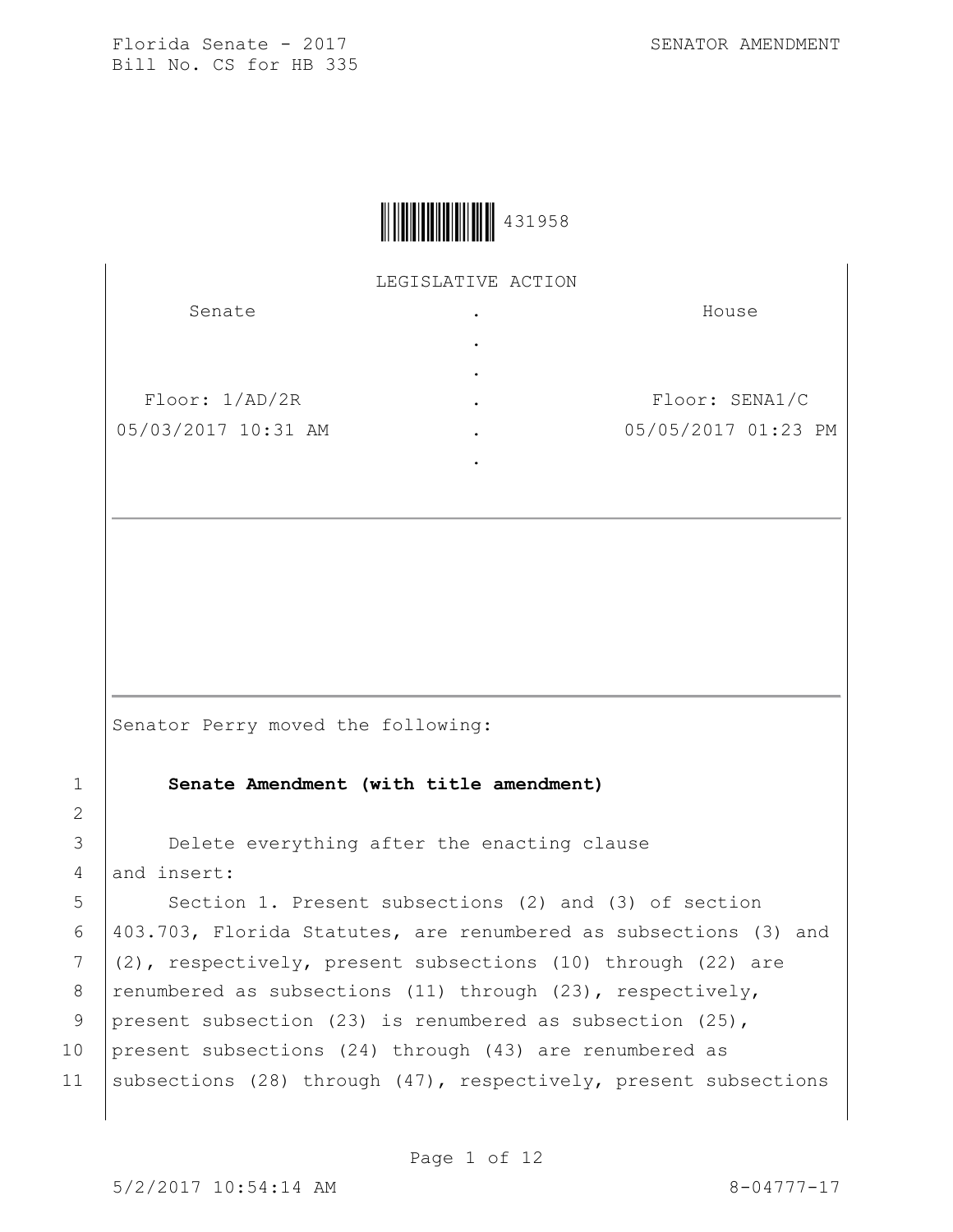**|| || || || || || || || || || || || ||** 431958

| 12 | $(27)$ , $(32)$ , and $(35)$ of that section are amended, and new   |  |  |
|----|---------------------------------------------------------------------|--|--|
| 13 | subsections $(10)$ , $(24)$ , $(26)$ , and $(27)$ are added to that |  |  |
| 14 | section, to read:                                                   |  |  |
| 15 | 403.703 Definitions. As used in this part, the term:                |  |  |
| 16 | (10) "Gasification" means a process through which post-use          |  |  |
| 17 | polymers are heated and converted to synthesis gas in an oxygen-    |  |  |
| 18 | deficient atmosphere, and then converted to crude oil, fuels, or    |  |  |
| 19 | chemical feedstocks.                                                |  |  |
| 20 | (24) "Post-use polymer" means a plastic polymer that is             |  |  |
| 21 | derived from any domestic, commercial, or municipal activity and    |  |  |
| 22 | which might otherwise become waste if not converted to              |  |  |
| 23 | manufacture crude oil, fuels, or other raw materials or             |  |  |
| 24 | intermediate or final products using gasification or pyrolysis.     |  |  |
| 25 | As used in this part, post-use polymer may contain incidental       |  |  |
| 26 | contaminants or impurities, such as paper labels or metal rings.    |  |  |
| 27 | Post-use polymers intended to be converted as described in this     |  |  |
| 28 | subsection are not solid waste.                                     |  |  |
| 29 | (26) "Pyrolysis" means a process through which post-use             |  |  |
| 30 | polymers are heated in the absence of oxygen until melted and       |  |  |
| 31 | thermally decomposed, and then cooled, condensed, and converted     |  |  |
| 32 | to any of the following:                                            |  |  |
| 33 | (a) Crude oil, diesel, gasoline, home heating oil, or               |  |  |
| 34 | another fuel.                                                       |  |  |
| 35 | (b) Feedstocks.                                                     |  |  |
| 36 | Diesel and gasoline blendstocks.<br>(C)                             |  |  |
| 37 | Chemicals, waxes, or lubricants.<br>(d)                             |  |  |
| 38 | Other raw materials or intermediate or final products.<br>(e)       |  |  |
| 39 | (27) "Pyrolysis facility" means a facility that receives,           |  |  |
| 40 | separates, stores, and converts post-use polymers, using            |  |  |
|    |                                                                     |  |  |

Page 2 of 12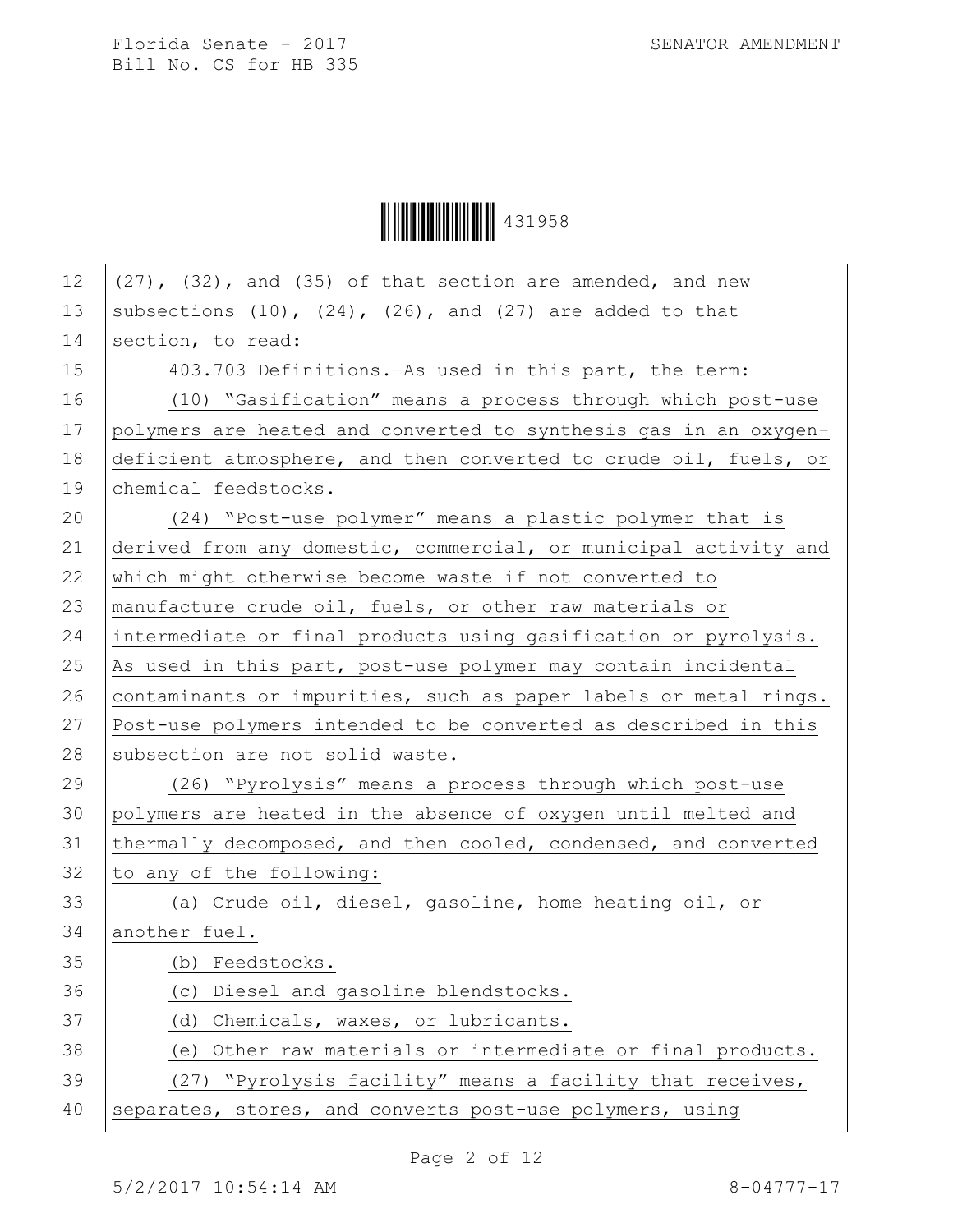Ì431958OÎ431958

## 41 gasification or pyrolysis. A pyrolysis facility meeting the 42 conditions of s. 403.7045(1)(e) is not a solid waste management 43 facility.

44 (31)<sup>(27)</sup> "Recycling" means any process by which solid 45 waste, or materials that would otherwise become solid waste, are 46 collected, separated, or processed and reused or returned to use 47 in the form of raw materials or intermediate or final products. 48 Such raw materials or intermediate or final products include, 49 but are not limited to, crude oil, fuels, and fuel substitutes.

 (36) $(32)$  "Solid waste" means sludge unregulated under the federal Clean Water Act or Clean Air Act, sludge from a waste 52 treatment works, water supply treatment plant, or air pollution 53 control facility, or garbage, rubbish, refuse, special waste, or other discarded material, including solid, liquid, semisolid, or contained gaseous material resulting from domestic, industrial, 56 commercial, mining, agricultural, or governmental operations. Recovered materials as defined in subsection (28) and post-use polymers as defined in subsection (24) are not solid waste.

59 (39)<del>(35)</del> "Solid waste management facility" means any solid waste disposal area, volume reduction plant, transfer station, materials recovery facility, or other facility, the purpose of 62 which is resource recovery or the disposal, recycling, processing, or storage of solid waste. The term does not include recovered materials processing facilities or pyrolysis facilities that meet the requirements of s. 403.7046, except the portion of such facilities, if any, which is used for the management of solid waste.

68 Section 2. Subsection (1) of section 403.7045, Florida 69 Statutes, is amended to read:

Page 3 of 12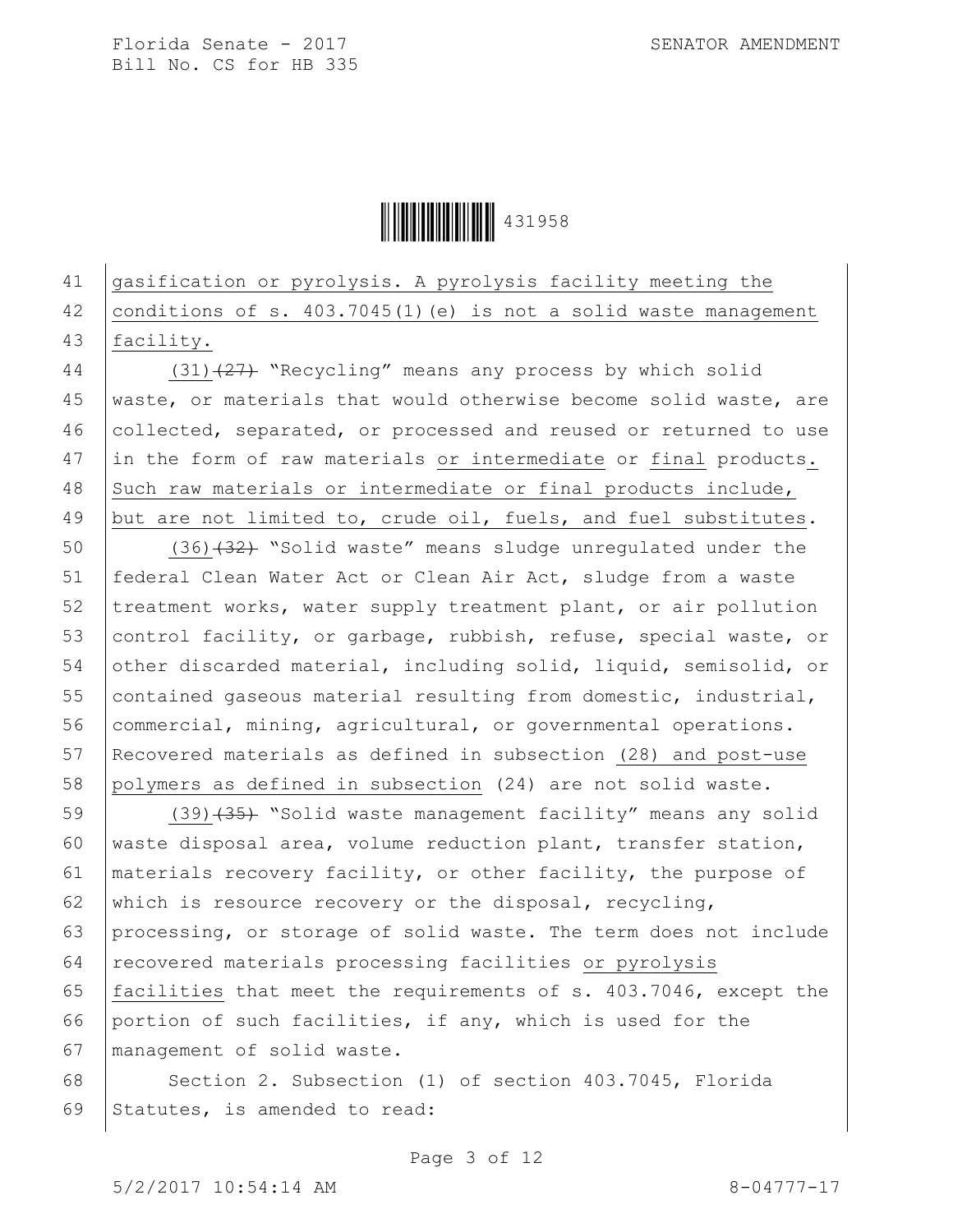

70 403.7045 Application of act and integration with other  $71$  acts.-72 (1) The following wastes or activities may shall not be 73  $|$  regulated pursuant to this act: 74 (a) Byproduct material, source material, and special 75 nuclear material, the generation, transportation, disposal, 76 storage, or treatment of which is regulated under chapter 404 or 77 the federal Atomic Energy Act of 1954, ch. 1073, 68 Stat. 923, 78 as amended. $\div$ 79 (b) Suspended solids and dissolved materials in domestic 80 sewage effluent or irrigation return flows or other discharges 81 which are point sources subject to permits pursuant to this 82 chapter or s. 402 of the Clean Water Act, Pub. L. No. 95-217. $\div$ 83 (c) Emissions to the air from a stationary installation or 84 source regulated under this chapter or the Clean Air Act, Pub. 85 | L. No. 95-95. $\div$ 86 (d) Drilling fluids, produced waters, and other wastes 87 associated with the exploration for, or development and 88 production of, crude oil or natural gas which are regulated 89 under chapter 377, + or 90 (e) Recovered materials, post-use polymers, or recovered 91 | materials processing facilities, or pyrolysis facilities, except 92 as provided in s.  $403.7046$ , if: 93 | 1. A majority of the recovered materials or post-use 94 polymers at the facility are demonstrated to be sold, used, or 95  $reused$  within 1 year. As used in this subparagraph, the terms

96 "used" or "reused" include, but are not limited to, the

97 conversion of post-use polymers into crude oil, fuels,

98 | feedstocks, or other raw materials or intermediate or final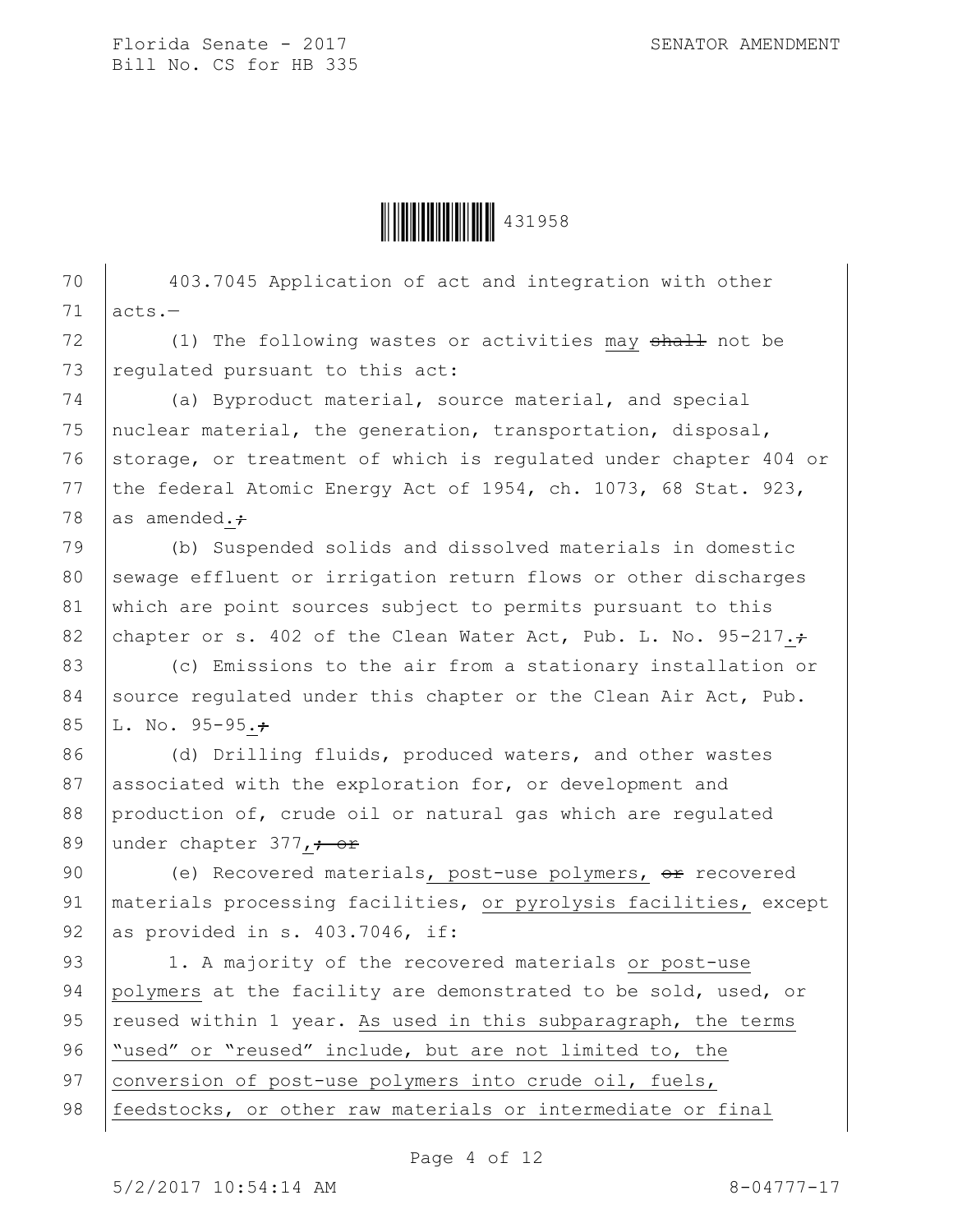

99 products by gasification or pyrolysis, as defined in s. 403.703. 100 | 2. The recovered materials or post-use polymers handled by 101 the facility or the products or byproducts of operations that 102 process recovered materials or post-use polymers are not 103 discharged, deposited, injected, dumped, spilled, leaked, or 104 placed into or upon any land or water by the owner or operator 105 of the such facility so that the such recovered materials or 106 post-use polymers, products or byproducts, or any constituent 107 thereof may enter other lands or be emitted into the air or 108 discharged into any waters, including groundwaters, or otherwise  $109$  enter the environment such that a threat of contamination in 110 excess of applicable department standards and criteria is 111 caused.

112 | 3. The recovered materials or post-use polymers handled by 113 the facility are not hazardous wastes as defined in under s. 114  $\vert$  403.703<sub>7</sub> and rules adopted under this section promulgated 115 | pursuant thereto.

116 4. The facility is registered as required in s. 403.7046.

117 (f) Industrial byproducts, if:

118 | 1. A majority of the industrial byproducts are demonstrated 119 to be sold, used, or reused within 1 year.

120 | 2. The industrial byproducts are not discharged, deposited, 121 injected, dumped, spilled, leaked, or placed upon any land or 122 water so that such industrial byproducts, or any constituent 123 thereof, may enter other lands or be emitted into the air or 124 discharged into any waters, including groundwaters, or otherwise  $125$  enter the environment such that a threat of contamination in 126 excess of applicable department standards and criteria or a  $127$  significant threat to public health is caused.

Page 5 of 12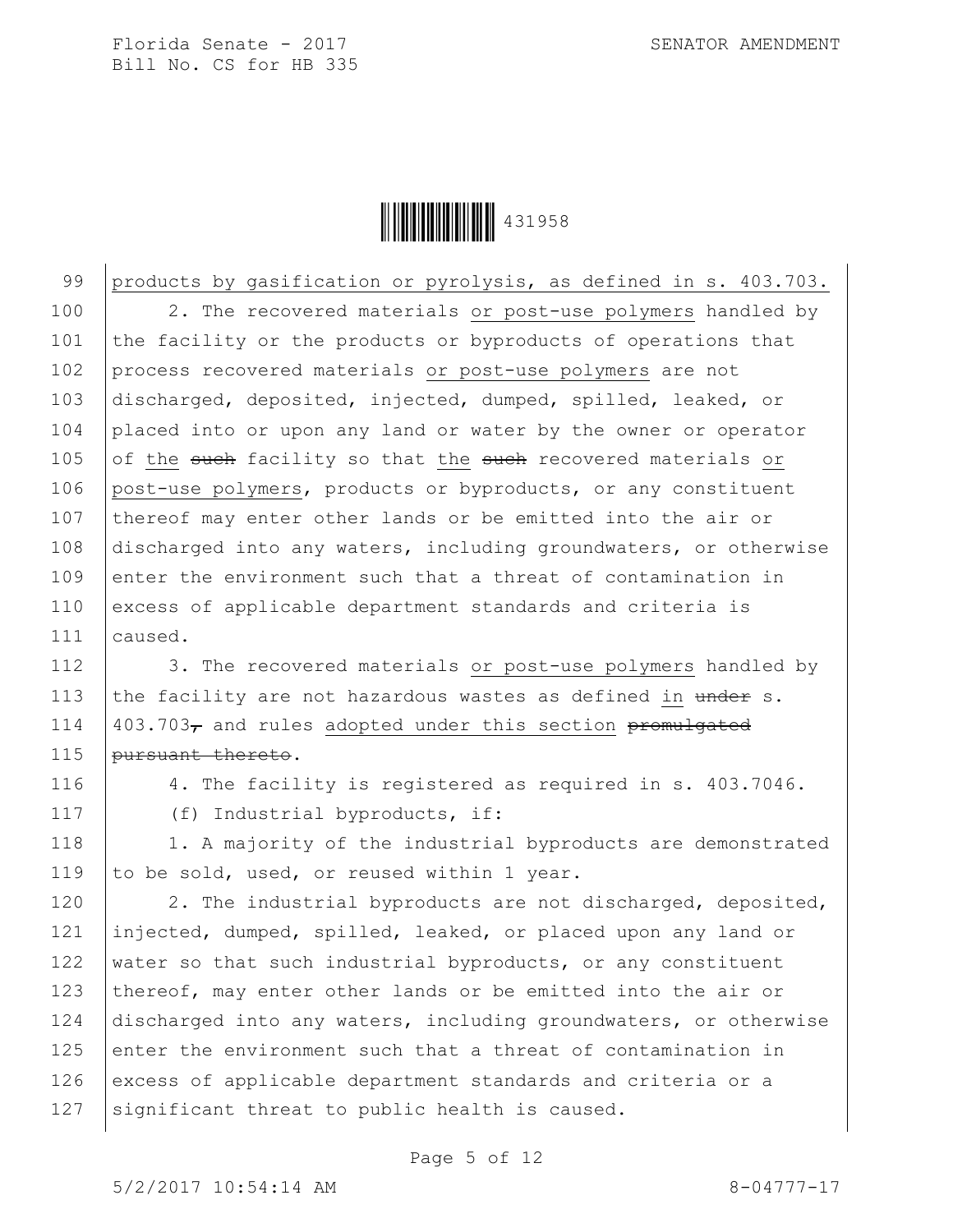131

Ì431958OÎ431958

128 3. The industrial byproducts are not hazardous wastes as 129  $\vert$  defined in under s. 403.703 and rules adopted under this 130 section.

132 Sludge from an industrial waste treatment works that meets the 133 exemption requirements of this paragraph is not solid waste as 134 defined in s. 403.703 <del>s. 403.703(32)</del>.

135 Section 3. Subsection (1) and paragraph (b) of subsection 136 (3) of section 403.7046, Florida Statutes, are amended to read: 137 403.7046 Requiation of recovered materials.-

138 (1) Any person who handles, purchases, receives, recovers, 139 sells, or is an end user of recovered materials or post-use 140 polymers shall annually certify to the department on forms 141 provided by the department. The department may by rule exempt 142 from this requirement generators of recovered materials or post-143 use polymers; persons who handle or sell recovered materials or 144 post-use polymers as an activity which is incidental to the 145 | normal primary business activities of that person; or persons 146 who handle, purchase, receive, recover, sell, or are end users 147 of recovered materials or post-use polymers in small quantities 148 as defined by the department. The department shall adopt rules 149 for the certification of and reporting by such persons and shall 150 establish criteria for revocation of such certification. Such 151  $\vert$  rules shall be designed to elicit, at a minimum, the amount and 152 types of recovered materials or post-use polymers handled by 153  $registrants,$  and the amount and disposal site, or name of person 154 with whom such disposal was arranged, of any solid waste 155 generated by such facility. By February 1 of each year, 156  $|$  registrants shall report all required information to the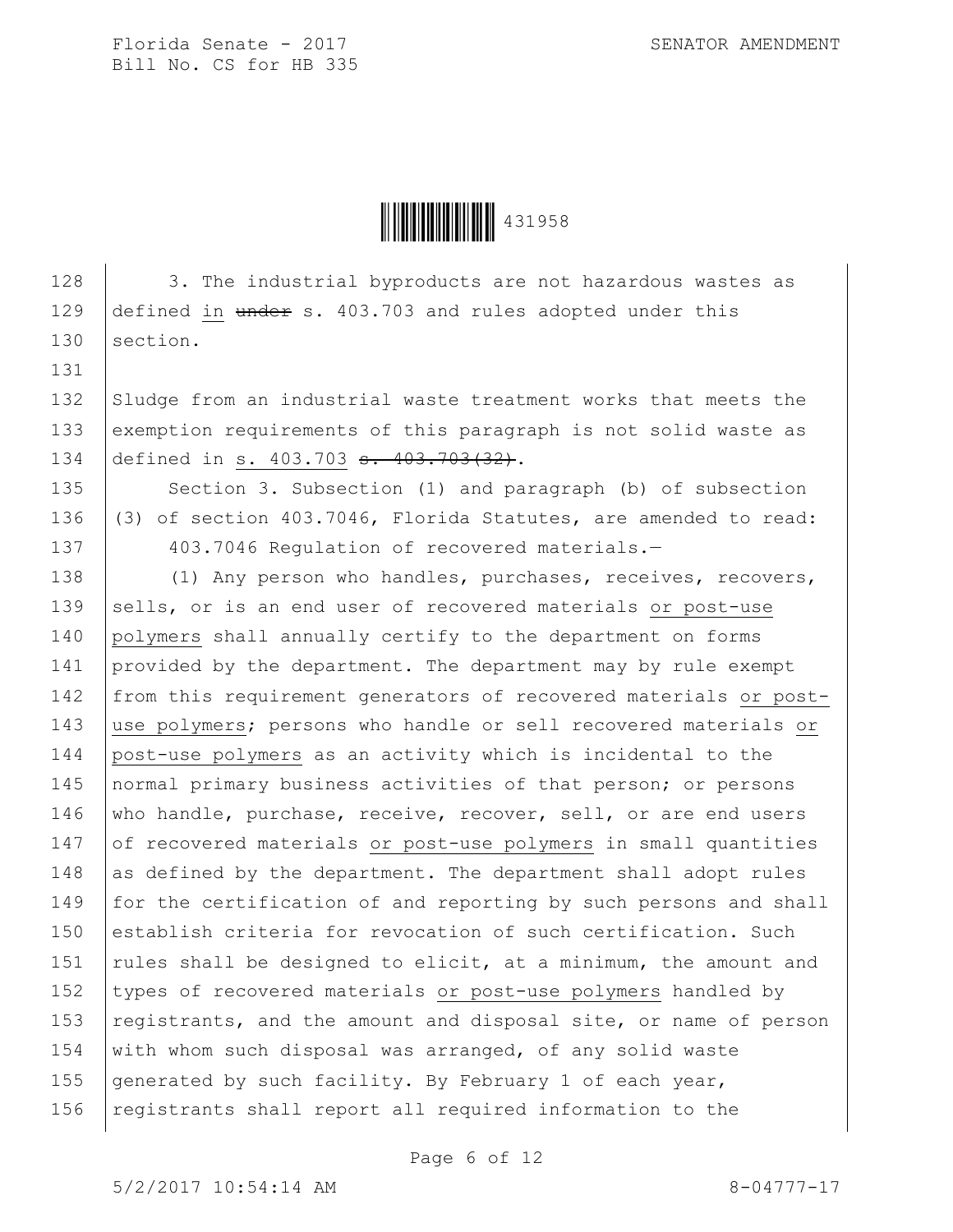Ì431958OÎ431958

157 department and to all counties from which it received materials. 158 Such rules may provide for the department to conduct periodic 159 inspections. The department may charge a fee of up to \$50 for 160 each registration, which shall be deposited into the Solid Waste 161 | Management Trust Fund for implementation of the program.

162 (3) Except as otherwise provided in this section or 163 pursuant to a special act in effect on or before January 1, 164 1993, a local government may not require a commercial 165 establishment that generates source-separated recovered 166 materials to sell or otherwise convey its recovered materials to 167 the local government or to a facility designated by the local 168 government, nor may the local government restrict such a 169 generator's right to sell or otherwise convey such recovered 170 | materials to any properly certified recovered materials dealer 171 who has satisfied the requirements of this section. A local 172 government may not enact any ordinance that prevents such a 173 dealer from entering into a contract with a commercial 174 establishment to purchase, collect, transport, process, or 175 receive source-separated recovered materials.

176 (b)1. Before engaging in business within the jurisdiction 177 of the local government, a recovered materials dealer or 178 pyrolysis facility must provide the local government with a copy 179 of the certification provided for in this section. In addition, 180  $\vert$  the local government may establish a registration process 181 | whereby a recovered materials dealer or pyrolysis facility must 182  $\vert$  register with the local government before engaging in business 183 within the jurisdiction of the local government. Such 184 registration process is limited to requiring the dealer or 185 pyrolysis facility to register its name, including the owner or

Page 7 of 12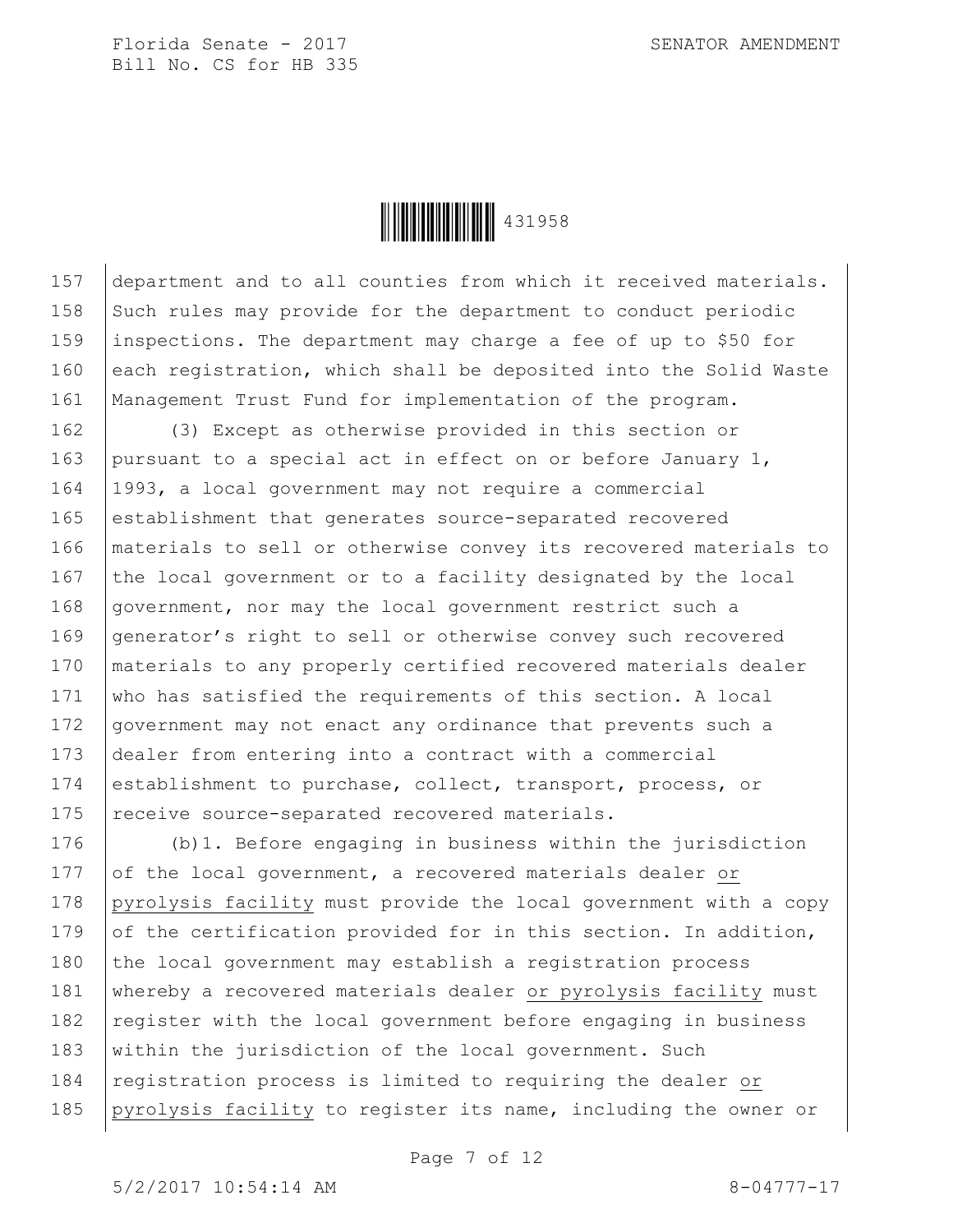Ì431958OÎ431958

186 operator of the dealer or pyrolysis facility, and, if the dealer 187 or pyrolysis facility is a business entity, its general or 188 limited partners, its corporate officers and directors, its 189 permanent place of business, evidence of its certification under 190 this section, and a certification that the recovered materials 191 or post-use polymers will be processed at a recovered materials 192 processing facility or pyrolysis facility satisfying the 193 requirements of this section. The local government may not use 194 the information provided in the registration application to 195 compete unfairly with the recovered materials dealer until 90 196 days after receipt of the application. All counties, and 197 municipalities whose population exceeds 35,000 according to the 198 population estimates determined pursuant to s. 186.901, may 199 establish a reporting process that must be limited to the  $200$  regulations, reporting format, and reporting frequency 201 established by the department pursuant to this section, which 202 must, at a minimum, include requiring the dealer or pyrolysis 203 facility to identify the types and approximate amount of 204 recovered materials or post-use polymers collected, recycled, or 205  $\vert$  reused during the reporting period; the approximate percentage 206 of recovered materials or post-use polymers reused, stored, or 207 delivered to a recovered materials processing facility or 208 pyrolysis facility or disposed of in a solid waste disposal 209 facility; and the locations where any recovered materials or 210 post-use polymers were disposed of as solid waste. The local 211 government may charge the dealer or pyrolysis facility a 212  $|$  registration fee commensurate with and no greater than the cost 213 incurred by the local government in operating its registration 214 program. Registration program costs are limited to those costs

Page 8 of 12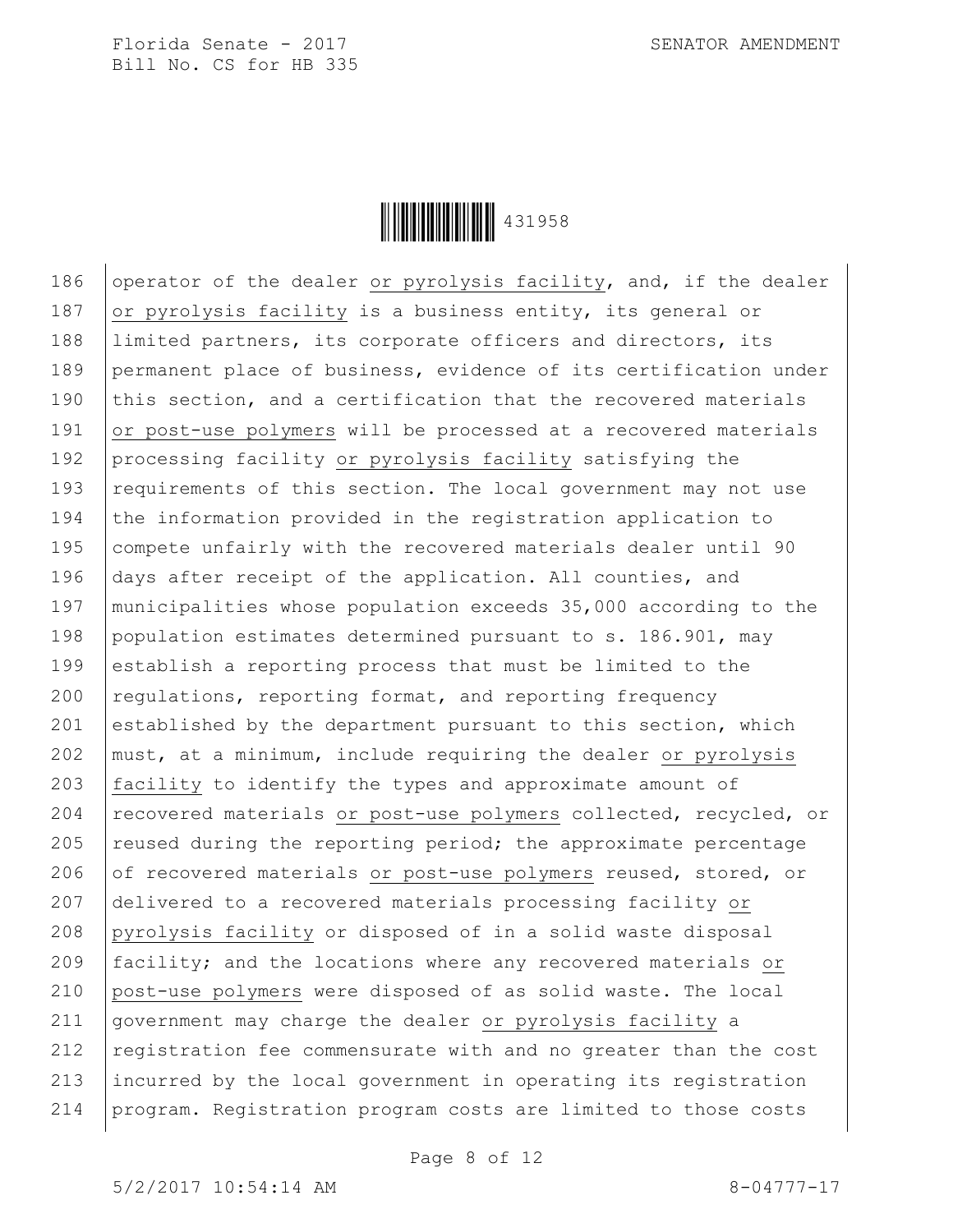Ì431958OÎ431958

215 associated with the activities described in this subparagraph. 216 Any reporting or registration process established by a local 217 government with regard to recovered materials or post-use 218 polymers is governed by this section and department rules 219 adopted pursuant thereto.

220 2. Information reported under this subsection which, if 221 disclosed, would reveal a trade secret, as defined in s. 222  $|812.081$ , is confidential and exempt from s. 119.07(1) and s. 223  $|24(a)$ , Art. I of the State Constitution. This subparagraph is 224 subject to the Open Government Sunset Review Act in accordance 225 with s. 119.15 and shall stand repealed on October 2, 2021, 226 unless reviewed and saved from repeal through reenactment by the 227 Legislature.

228 Section 4. Subsection (2) of section 171.205, Florida 229 Statutes, is amended to read:

 171.205 Consent requirements for annexation of land under  $|$ this part.-Notwithstanding part I, an interlocal service boundary agreement may provide a process for annexation 233 consistent with this section or with part I.

234 (2) If the area to be annexed includes a privately owned 235 solid waste disposal facility as defined in s. 403.703  $s$ . 236 403.703(33) which receives municipal solid waste collected 237  $\vert$  within the jurisdiction of multiple local governments, the 238 annexing municipality must set forth in its plan the effects 239 that the annexation of the solid waste disposal facility will 240 have on the other local governments. The plan must also indicate 241 that the owner of the affected solid waste disposal facility has 242 been contacted in writing concerning the annexation, that an 243 agreement between the annexing municipality and the solid waste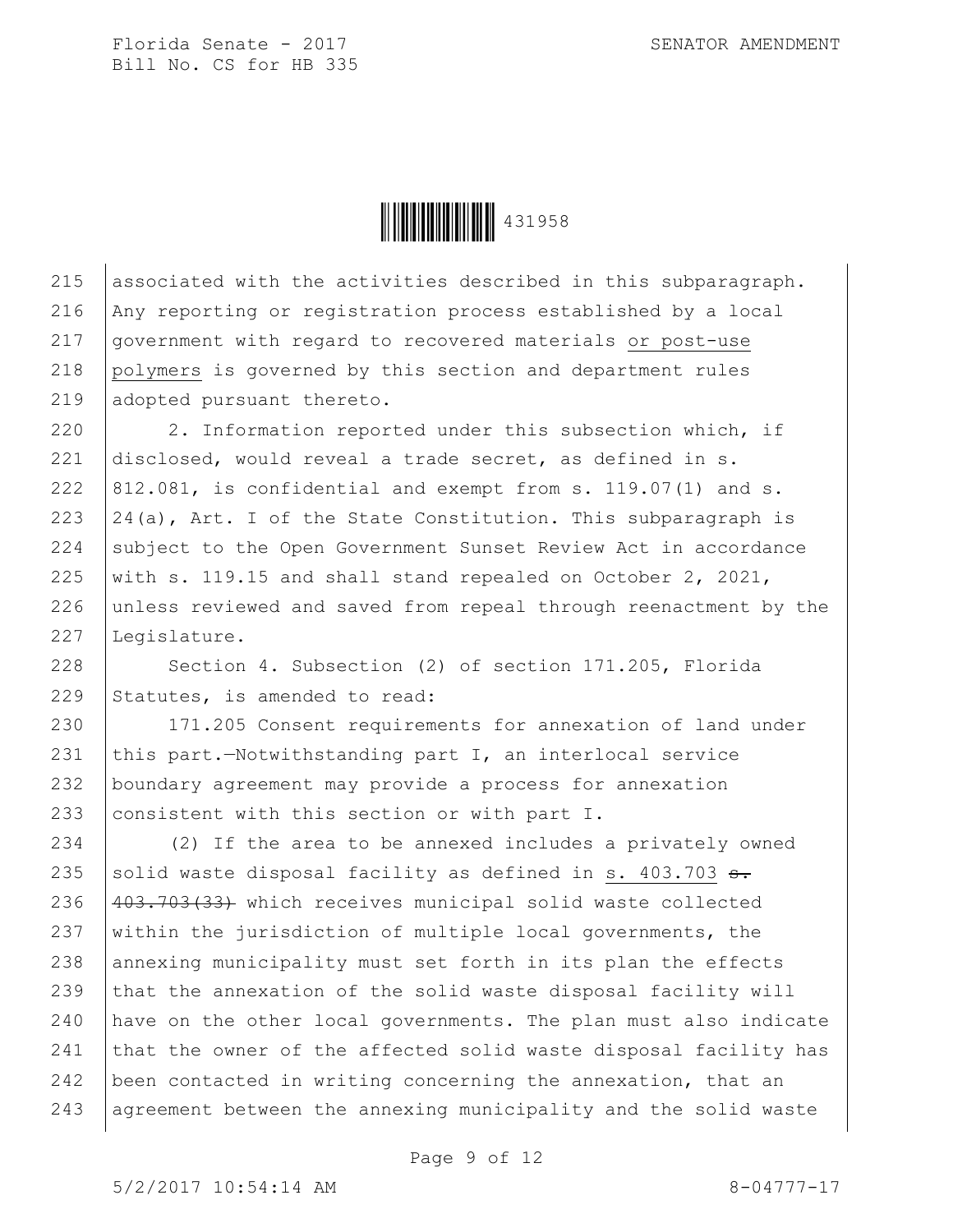**ÖEFEBRUARI 1958** 

244 disposal facility to govern the operations of the solid waste 245 disposal facility if the annexation occurs has been approved,  $246$  and that the owner of the solid waste disposal facility does not 247 object to the proposed annexation.

248 | Section 5. Subsection (28) of section 316.003, Florida 249 Statutes, is amended to read:

250 316.003 Definitions. - The following words and phrases, when 251 used in this chapter, shall have the meanings respectively 252 ascribed to them in this section, except where the context 253 otherwise requires:

254 (28) HAZARDOUS MATERIAL.—Any substance or material which 255 has been determined by the secretary of the United States 256 Department of Transportation to be capable of imposing an 257 unreasonable risk to health, safety, and property. This term 258 includes hazardous waste as defined in s. 403.703  $\frac{1}{3}$ .  $259$   $403.703(13)$ .

260 Section 6. Paragraph (f) of subsection (2) of section 261 377.709, Florida Statutes, is amended to read:

262 377.709 Funding by electric utilities of local governmental 263 solid waste facilities that generate electricity.-

264 (2) DEFINITIONS.—As used in this section, the term:

265 (f) "Solid waste facility" means a facility owned or 266 operated by, or on behalf of, a local government for the purpose 267 of disposing of solid waste, as that term is defined in s. 268  $|403.703$  s.  $403.703(32)$ , by any process that produces heat and 269 incorporates, as a part of the facility, the means of converting 270 heat to electrical energy in amounts greater than actually 271  $|$  required for the operation of the facility.

272 Section 7. Subsection (1) of section 487.048, Florida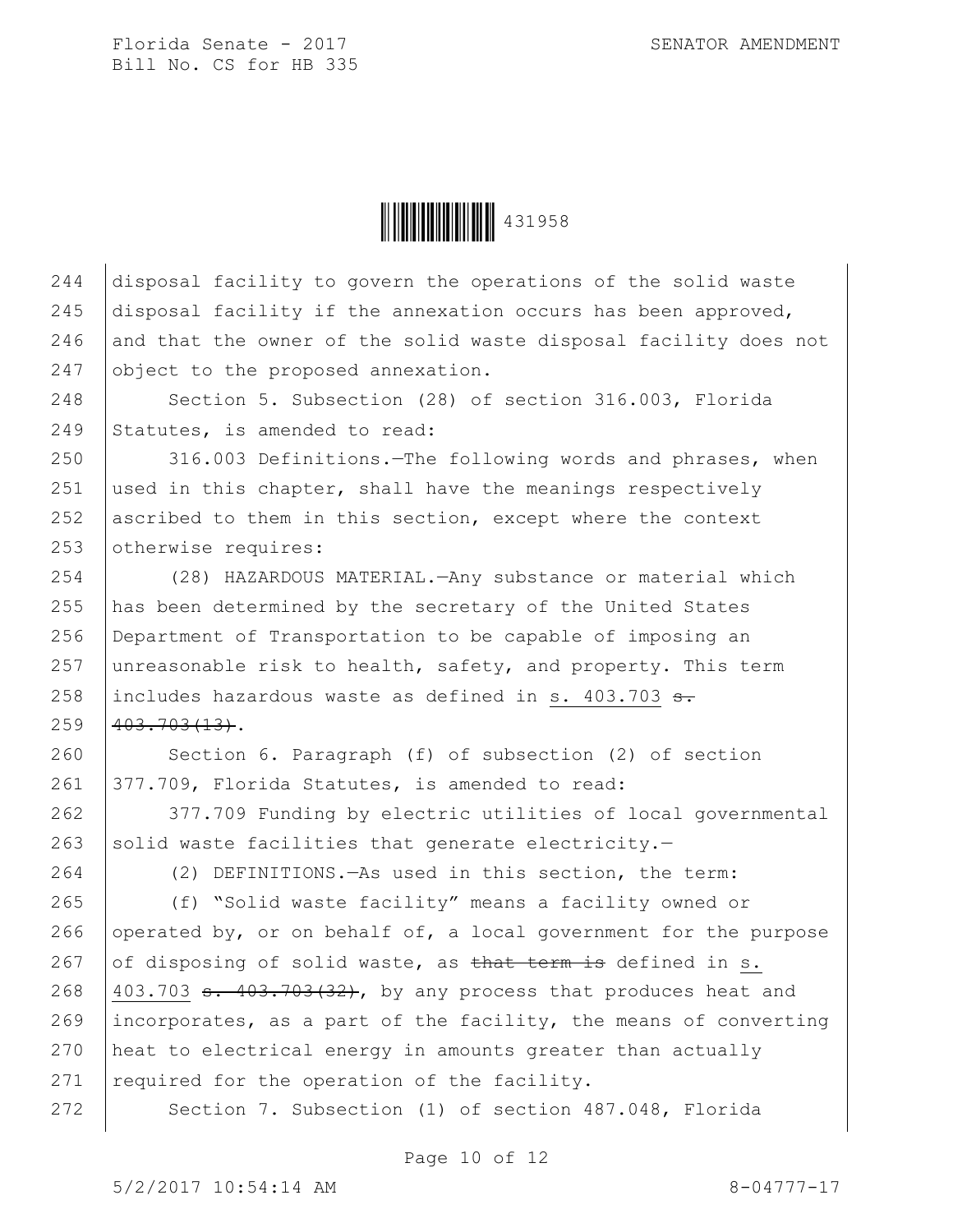

273 Statutes, is amended to read:

274 487.048 Dealer's license; records.—

275 (1) Each person holding or offering for sale, selling, or distributing restricted-use pesticides must obtain a dealer's license from the department. Application for the license shall  $\vert$  be filed with the department by using a form prescribed by the department or by using the department's website. The license must be obtained before entering into business or transferring 281 ownership of a business. The department may require examination  $\sigma$  or other proof of competency of individuals to whom licenses are issued or of individuals employed by persons to whom licenses  $\vert$  are issued. Demonstration of continued competency may be  $\vert$  required for license renewal, as set by rule. The license shall be renewed annually as provided by rule. An annual license fee  $\vert$  not exceeding \$250 shall be established by rule. However, a user of a restricted-use pesticide may distribute unopened containers 289 of a properly labeled pesticide to another user who is legally 290 entitled to use that restricted-use pesticide without obtaining  $\vert$  a pesticide dealer license. The exclusive purpose of distribution of the restricted-use pesticide is to keep it from 293 | becoming a hazardous waste as defined in s.  $403.703$   $\text{a}$ .  $403.703(13)$ . 295 Section 8. This act shall take effect July 1, 2017. 296 297 |================ T I T L E A M E N D M E N T =============  $|$  And the title is amended as follows: Delete everything before the enacting clause and insert:

301 A bill to be entitled

Page 11 of 12